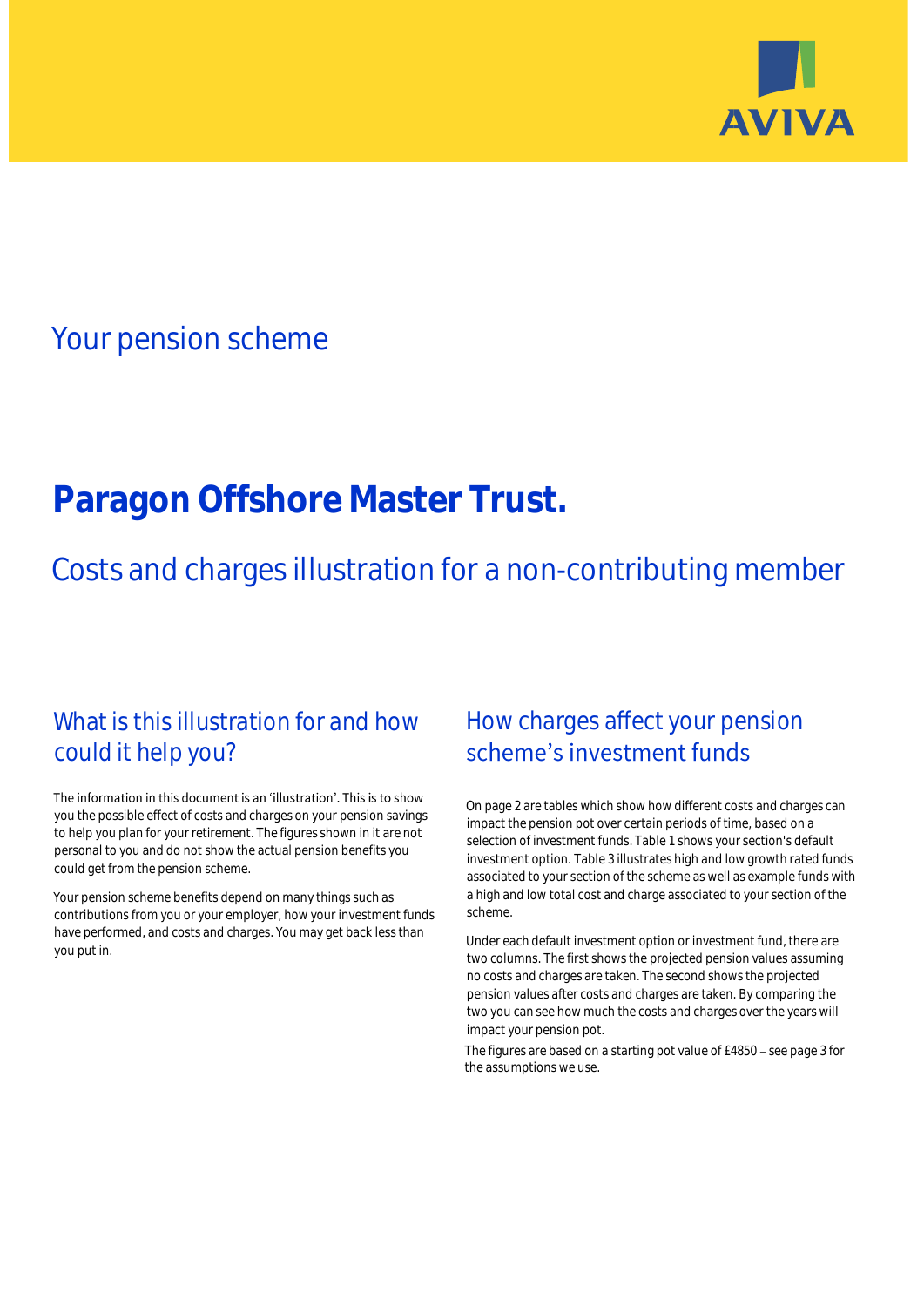### **Table 1**

| Illustration of effect of costs and charges on the Default Investment Option in<br><b>Paragon Offshore Master Trust.</b> |                                        |                                    |  |  |  |  |  |  |
|--------------------------------------------------------------------------------------------------------------------------|----------------------------------------|------------------------------------|--|--|--|--|--|--|
|                                                                                                                          | <b>My Future</b>                       |                                    |  |  |  |  |  |  |
|                                                                                                                          | Assumed growth rate 3.3% (p.a.)        |                                    |  |  |  |  |  |  |
|                                                                                                                          | Assumed costs and charges 0.52% (p.a.) |                                    |  |  |  |  |  |  |
| At end of year                                                                                                           | Projected value assuming no            | <b>Projected value after costs</b> |  |  |  |  |  |  |
|                                                                                                                          | costs and charges are taken            | and charges are taken              |  |  |  |  |  |  |
| $\mathbf{1}$                                                                                                             | £4,900                                 | £4,880                             |  |  |  |  |  |  |
| $\overline{2}$                                                                                                           | £4,950                                 | £4,900                             |  |  |  |  |  |  |
| 3                                                                                                                        | £5,010                                 | £4,930                             |  |  |  |  |  |  |
| 4                                                                                                                        | £5,060                                 | £4,950                             |  |  |  |  |  |  |
| 5                                                                                                                        | £5,120                                 | £4,980                             |  |  |  |  |  |  |
| 10                                                                                                                       | £5,400                                 | £5,110                             |  |  |  |  |  |  |
| 15                                                                                                                       | £5,690                                 | £5,250                             |  |  |  |  |  |  |
| 20                                                                                                                       | £6,000                                 | £5,390                             |  |  |  |  |  |  |
| 25                                                                                                                       | £6,330                                 | £5,540                             |  |  |  |  |  |  |
| 30                                                                                                                       | £6,680                                 | £5,690                             |  |  |  |  |  |  |
| 35                                                                                                                       | £7,050                                 | £5,840                             |  |  |  |  |  |  |
| 40                                                                                                                       | £7,360                                 | £5,940                             |  |  |  |  |  |  |
| 45                                                                                                                       | £7,540                                 | £5,930                             |  |  |  |  |  |  |
| 50                                                                                                                       | £7,580                                 | £5,820                             |  |  |  |  |  |  |

### **Table 2**

| List of Funds included in the Default Investment Option |                       |                    |  |  |  |  |  |  |
|---------------------------------------------------------|-----------------------|--------------------|--|--|--|--|--|--|
| <b>Fund name</b>                                        | <b>Total Cost and</b> | <b>Growth Rate</b> |  |  |  |  |  |  |
|                                                         | Charge (p.a.)         | (p.a.)             |  |  |  |  |  |  |
| Av MyM My Future Growth                                 | 0.54%                 | 3.60%              |  |  |  |  |  |  |
| Av MyM My Future Consolidation                          | 0.49%                 | 2.40%              |  |  |  |  |  |  |
|                                                         |                       |                    |  |  |  |  |  |  |
|                                                         |                       |                    |  |  |  |  |  |  |
|                                                         |                       |                    |  |  |  |  |  |  |
|                                                         |                       |                    |  |  |  |  |  |  |
|                                                         |                       |                    |  |  |  |  |  |  |
|                                                         |                       |                    |  |  |  |  |  |  |
|                                                         |                       |                    |  |  |  |  |  |  |
|                                                         |                       |                    |  |  |  |  |  |  |

**Aviva Life & Pensions UK Limited.**

Registered in England No. 3253947. Registered office: Aviva, Wellington Row, York, YO90 1WR. Authorised by the Prudential Regulation Authority and regulated by the Financial Conduct Authority and the Prudential Regulation Authority. Firm Reference Number 185896. **aviva.co.uk** TEMP GFI NG071309 09/2018